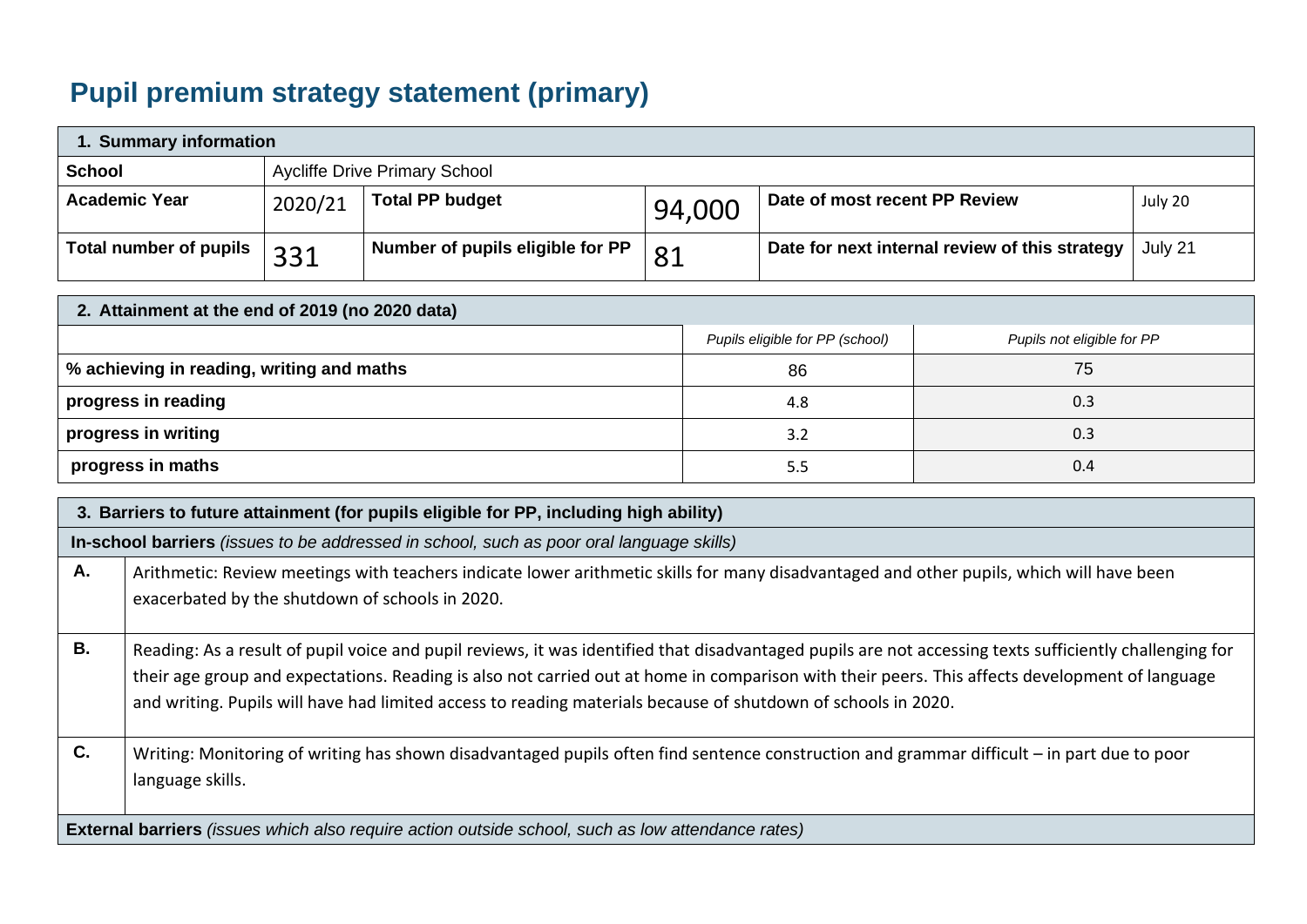| D  | There is a high level of social care needs amongst some families where children are eligible for Pupil Premium, resulting in emotional needs,<br>reduced ability to support children at home and little access to enrichment activities. Shutdown of schools in 2020 will have added to these issues. |                                                                                                                                                                                                                                                                                                                                                                                                       |  |  |  |  |
|----|-------------------------------------------------------------------------------------------------------------------------------------------------------------------------------------------------------------------------------------------------------------------------------------------------------|-------------------------------------------------------------------------------------------------------------------------------------------------------------------------------------------------------------------------------------------------------------------------------------------------------------------------------------------------------------------------------------------------------|--|--|--|--|
| E  | Poor language skills within the home impact on spoken and written language at school.                                                                                                                                                                                                                 |                                                                                                                                                                                                                                                                                                                                                                                                       |  |  |  |  |
| F  | Attendance of a small group of disadvantaged and vulnerable families remains below national expectations.                                                                                                                                                                                             |                                                                                                                                                                                                                                                                                                                                                                                                       |  |  |  |  |
|    | 4. Desired outcomes                                                                                                                                                                                                                                                                                   |                                                                                                                                                                                                                                                                                                                                                                                                       |  |  |  |  |
| Α. | As a result of significant and continuing work on arithmetic as part of maths fluency, PPG pupils across<br>the school achieve expected and accelerated progress in maths, closing the gap between themselves<br>and their peers and improving attainment.                                            | Year 6 pupils are able to successfully complete arithmetic assessments.<br>Pupils make expected or accelerated progress in maths across the<br>school<br>SEND pupils make significant steps of progress appropriate to their<br>needs.<br>The gap between PPG and Non PPG making expected progress is<br>reduced<br>Accelerated progress reduces the attainment gap between PPG pupils<br>and others. |  |  |  |  |
| Β. | Across the school there is a significant improvement in pupils' access to appropriate reading and<br>comprehension materials resulting in expected and accelerated progress being made in all year groups<br>by PPG pupils.                                                                           | There is little or no gap between PPG pupils and their peers in reading<br>progress.<br>This closes the gap in attainment.                                                                                                                                                                                                                                                                            |  |  |  |  |
| C. | PPG pupils achieve expected and accelerated progress in writing through an improved understanding of<br>writing structures, closing the gap between themselves and their peers                                                                                                                        | Pupils make expected or accelerated progress<br>SEND pupils make significant steps of progress appropriate to their<br>needs.<br>The gap between PPG and Non PPG making expected progress is<br>reduced                                                                                                                                                                                               |  |  |  |  |
| D. | Increased confidence and focus of disadvantaged pupils leading to sustained attainment and expected<br>or accelerated pupil progress in maths and reading by the end of KS2, building on the good work that<br>continued last year.                                                                   | Pupils make expected or accelerated progress from end of KS1 to KS2.<br>The gap between PP pupils attainment and National other is reduced by<br>to 10% or less in reading and 15% or less in maths<br>There is little or no gap between PP pupils progress and other pupils<br>nationally                                                                                                            |  |  |  |  |
| Е. | Year 2 and Year 6 PP pupils make expected or accelerated progress across all core subjects,<br>particularly in reading and writing.                                                                                                                                                                   | PP pupils make progress in line with other pupils in school and nationally<br>in end of key stage SATs                                                                                                                                                                                                                                                                                                |  |  |  |  |
| F. | Support is given for pupils emotional and social needs so that they are ready to learn.                                                                                                                                                                                                               | Pupils identified as having social and emotional problems are making<br>progress in line with their peers (in school data)<br>Teachers report pupils as having a positive attitude to their learning.<br>Pupils show resilience in their learning.                                                                                                                                                    |  |  |  |  |
| G. | To provide PP pupils with access to a variety of enrichment activities                                                                                                                                                                                                                                | A high number of PP pupils attend clubs.<br>All pupils have regular access to Forest School.<br>Access is provided for breakfast club to most needy families.<br>All pupils regularly attend trips and curriculum enrichment activities.                                                                                                                                                              |  |  |  |  |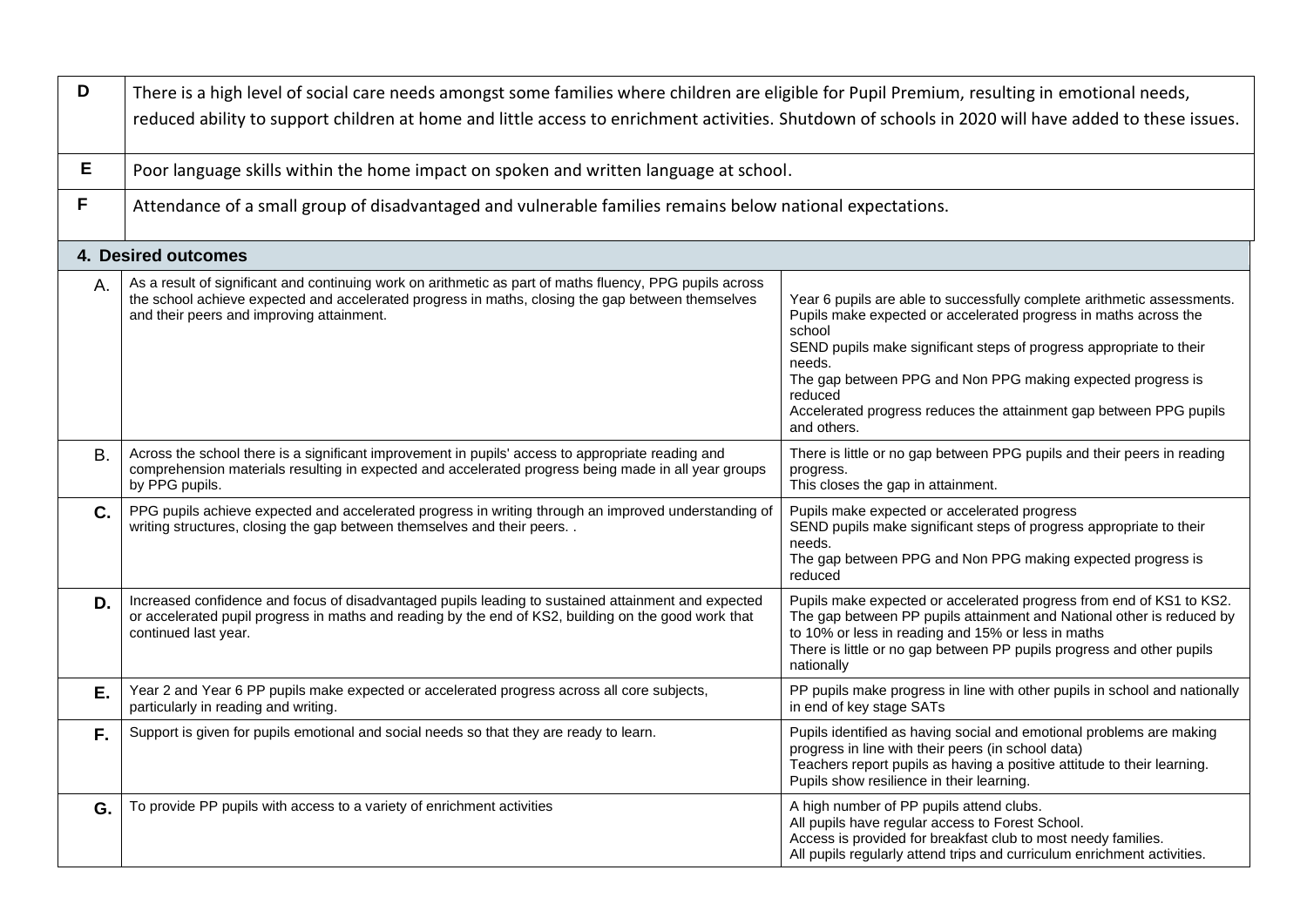| Increased attendance rates for pupils eligible for PP | PP attendance is at xx% (last years was xxxx%)<br>Gap is reduced so that is no significant gap between PP and other<br>pupils. |
|-------------------------------------------------------|--------------------------------------------------------------------------------------------------------------------------------|
|                                                       | Improved attendance for target families and individuals below xx% to<br>$xx\%$ + by year end.                                  |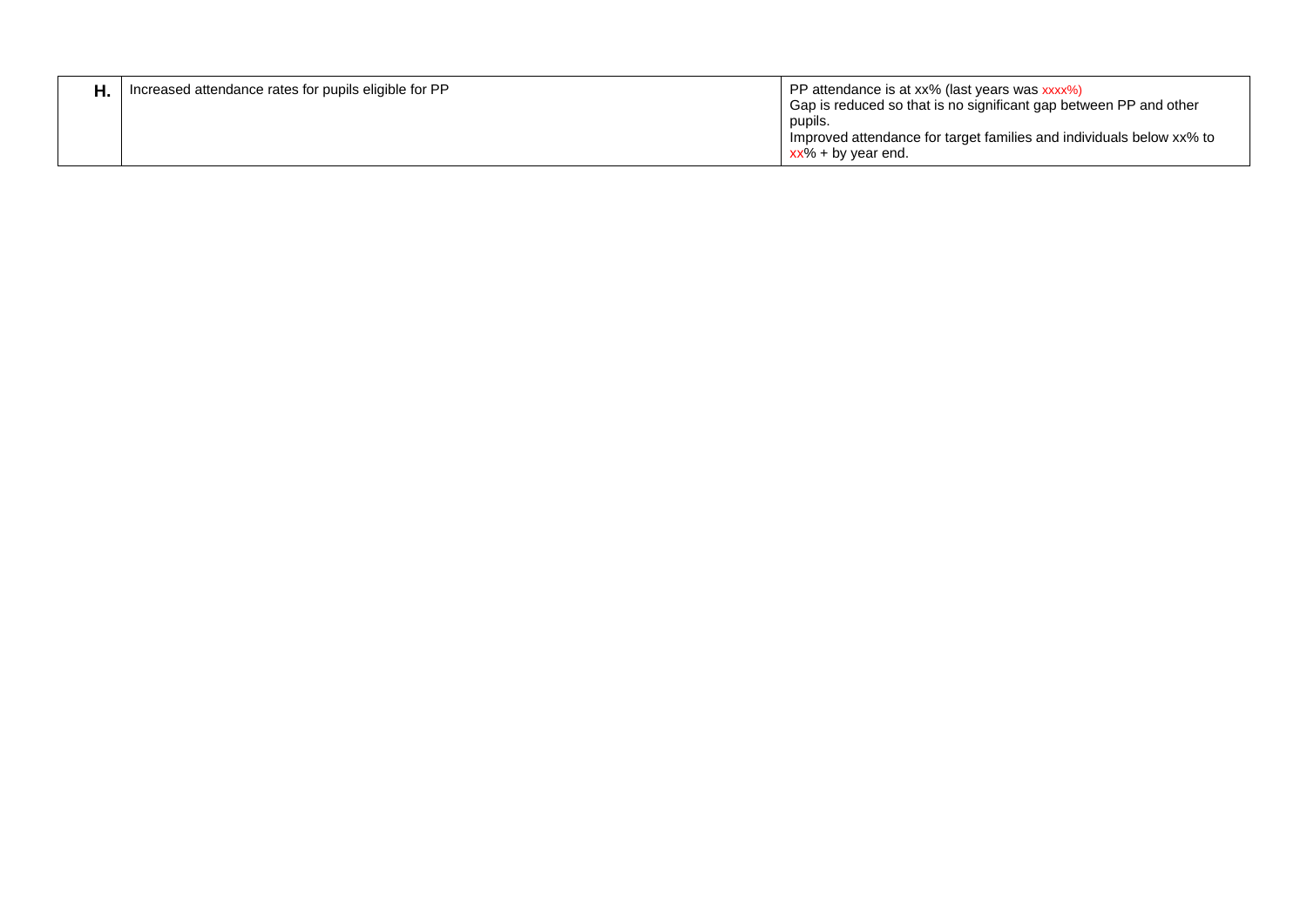| 5. Planned expenditure                                                                                                                                                                                                                                                    |                                                                                                                                                                                                                                                                  |                                                                                                                                                                                                                                                                                                |                                                                                                                                 |                                                |                                            |
|---------------------------------------------------------------------------------------------------------------------------------------------------------------------------------------------------------------------------------------------------------------------------|------------------------------------------------------------------------------------------------------------------------------------------------------------------------------------------------------------------------------------------------------------------|------------------------------------------------------------------------------------------------------------------------------------------------------------------------------------------------------------------------------------------------------------------------------------------------|---------------------------------------------------------------------------------------------------------------------------------|------------------------------------------------|--------------------------------------------|
| Academic year                                                                                                                                                                                                                                                             |                                                                                                                                                                                                                                                                  |                                                                                                                                                                                                                                                                                                |                                                                                                                                 |                                                |                                            |
| and support whole school strategies.                                                                                                                                                                                                                                      |                                                                                                                                                                                                                                                                  | The three headings below enable schools to demonstrate how they are using the pupil premium to improve classroom pedagogy, provide targeted support                                                                                                                                            |                                                                                                                                 |                                                |                                            |
| i. Quality of teaching for all                                                                                                                                                                                                                                            |                                                                                                                                                                                                                                                                  |                                                                                                                                                                                                                                                                                                |                                                                                                                                 |                                                |                                            |
| <b>Desired outcome</b>                                                                                                                                                                                                                                                    | <b>Chosen action / approach</b>                                                                                                                                                                                                                                  | What is the evidence and<br>rationale for this choice?                                                                                                                                                                                                                                         | How will you<br>ensure it is<br>implemented<br>well?                                                                            | <b>Staff</b><br>lead                           | When will you<br>review<br>implementation? |
| As a result of significant and<br>continuing work on arithmetic as<br>part of maths fluency, PPG pupils<br>across the school achieve expected<br>and accelerated progress in maths,<br>closing the gap between themselves<br>and their peers and improving<br>attainment. | Staff training on the following.<br>Arithmetic expectations by<br>$\bullet$<br>the end of KS1 and KS2<br>Increased daily arithmetic<br>$\bullet$<br>practice as part of maths<br>fluency<br>Regular summative<br>assessment to support and<br>encourage progress | Review meetings with teachers<br>$\bullet$<br>indicate lower arithmetic skills for<br>many disadvantaged and other<br>pupils.<br>Assessments of pupils in year 2<br>and 6 at the beginning of the<br>academic year indicated poor use<br>of arithmetic strategies and<br>arithmetic knowledge. | Monitoring of<br>assessments<br>Lesson observation<br>- maths fluency.<br><b>Pupil Progress</b><br>meetings<br>Pupil interviews | <b>PPG</b><br>leader                           |                                            |
| Disadvantaged pupils have<br>caught up with their peers by<br>the end of the year.                                                                                                                                                                                        | Focus groups to work with<br>those pupils who have<br>fallen behind with<br>arithmetic skills -<br>particularly those in need<br>of catch up due to<br>shutdown of schools in<br>2020                                                                            | Around 30% of disadvantaged<br>$\bullet$<br>pupils did not engage<br>consistently with online learning<br>Disadvantaged pupils who<br>returned to school in June<br>needed catch up before<br>returning to previous levels.                                                                    | Regular monitoring<br>of intervention<br>groups<br>Pupil progress<br>meetings<br>Pupil interviews                               | <b>PPG</b><br>leader<br><b>Maths</b><br>Leader |                                            |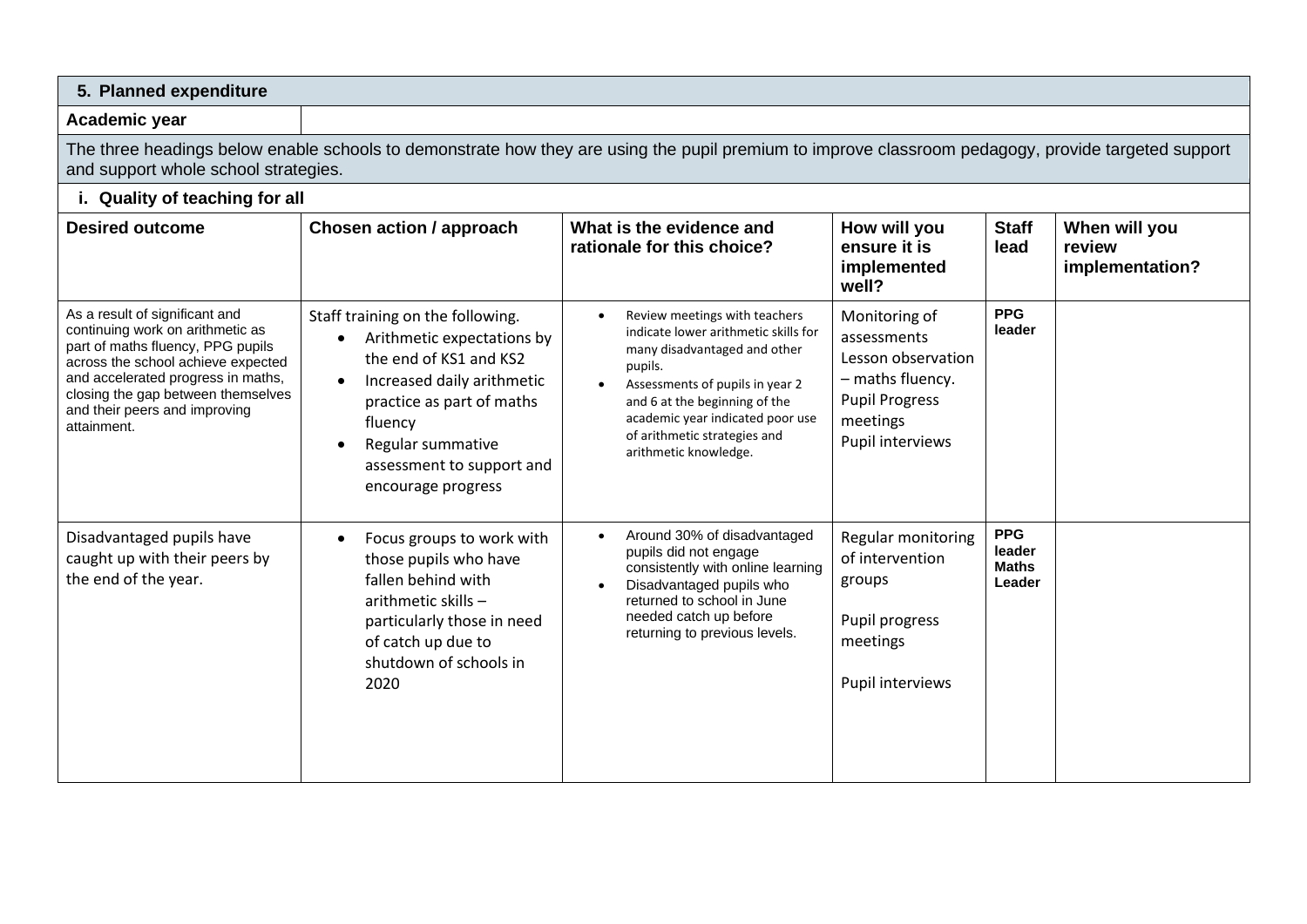| Across the school there is a<br>significant improvement in pupils'<br>access to appropriate reading and<br>comprehension materials resulting<br>in expected and accelerated<br>progress being made in all year<br>groups by PPG pupils. | Staff to carry out an audit<br>of reading materials in<br>their classrooms<br>Staff to regularly monitor<br>the reading material that<br>their pupils are accessing<br>Regular use of<br>comprehension materials<br>to improve understanding<br>of questioning. | As a result of pupil voice and pupil<br>reviews, it was identified that<br>disadvantaged pupils are not<br>accessing texts sufficiently<br>challenging for their age group<br>and expectations.<br>Reading is also not carried out at<br>home in comparison with their<br>peers. This affects development of<br>language and writing.<br>Pupils will have had limited access<br>to reading materials because of<br>shutdown of schools in 2020. | Work scrutiny<br>Lesson study<br><b>Pupil Progress</b><br>meetings<br>Pupil interviews | <b>PPG</b><br>leader<br><b>English</b><br>lead |                                                                                              |
|-----------------------------------------------------------------------------------------------------------------------------------------------------------------------------------------------------------------------------------------|-----------------------------------------------------------------------------------------------------------------------------------------------------------------------------------------------------------------------------------------------------------------|-------------------------------------------------------------------------------------------------------------------------------------------------------------------------------------------------------------------------------------------------------------------------------------------------------------------------------------------------------------------------------------------------------------------------------------------------|----------------------------------------------------------------------------------------|------------------------------------------------|----------------------------------------------------------------------------------------------|
| PPG pupils achieve expected and<br>accelerated progress in writing<br>through an improved understanding<br>of writing structures, closing the gap<br>between themselves and their peers                                                 | Staff are given training in the<br>following.<br>Effective assessment for<br>learning<br>Marking and feedback<br>with the children, as part<br>of the lesson<br>Modelling of writing<br>Shared writing                                                          | Monitoring of writing has shown<br>disadvantaged pupils often find<br>sentence construction and<br>grammar difficult $-$ in part due to<br>poor language skills.                                                                                                                                                                                                                                                                                | <b>Pupil Progress</b><br>meetings to<br>monitor Progress<br>Formative<br>Assessment    | <b>PPG</b><br>leader                           |                                                                                              |
| <b>Cost Implications</b><br>Part cost of:                                                                                                                                                                                               |                                                                                                                                                                                                                                                                 |                                                                                                                                                                                                                                                                                                                                                                                                                                                 |                                                                                        |                                                | Training for TA<br>TA attached to classes<br>to carry out<br>assessments and<br>focus groups |
| <b>Total budgeted cost</b>                                                                                                                                                                                                              |                                                                                                                                                                                                                                                                 |                                                                                                                                                                                                                                                                                                                                                                                                                                                 |                                                                                        |                                                |                                                                                              |
| ii. Targeted support<br><b>Desired outcome</b>                                                                                                                                                                                          | <b>Chosen action/approach</b>                                                                                                                                                                                                                                   | What is the evidence and                                                                                                                                                                                                                                                                                                                                                                                                                        | How will you                                                                           | <b>Staff</b>                                   | When will you review                                                                         |
|                                                                                                                                                                                                                                         |                                                                                                                                                                                                                                                                 |                                                                                                                                                                                                                                                                                                                                                                                                                                                 |                                                                                        |                                                |                                                                                              |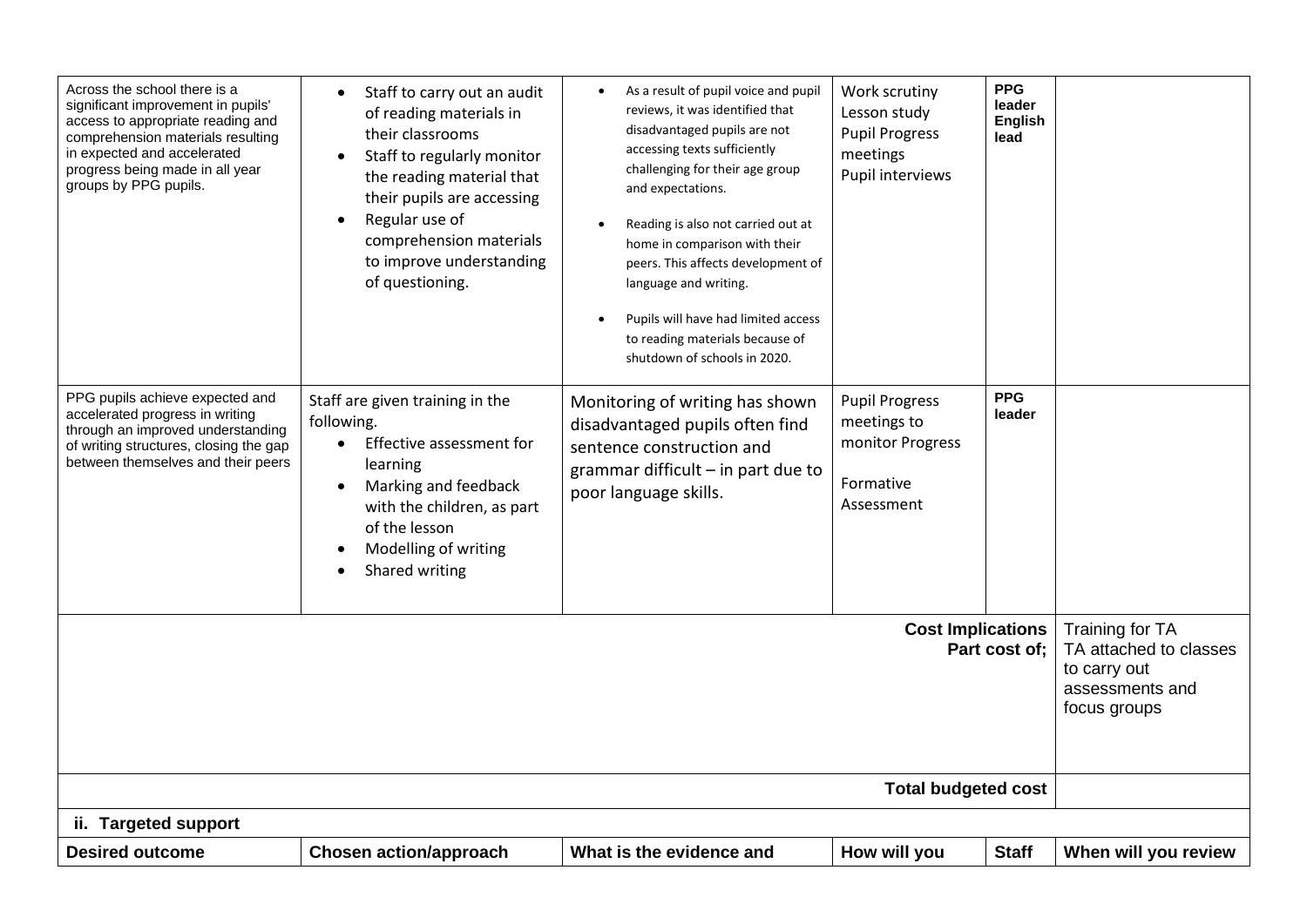|                                                                                                                                                                                                                                                                                                               |                                                                                                                                                                                               | rationale for this choice?                                                                                                                                                                 | ensure it is<br>implemented<br>well?                                                | lead                                           | implementation? |
|---------------------------------------------------------------------------------------------------------------------------------------------------------------------------------------------------------------------------------------------------------------------------------------------------------------|-----------------------------------------------------------------------------------------------------------------------------------------------------------------------------------------------|--------------------------------------------------------------------------------------------------------------------------------------------------------------------------------------------|-------------------------------------------------------------------------------------|------------------------------------------------|-----------------|
| TPP pupils are given effective<br>$\bullet$<br>support in the provision of<br>arithmetic.<br>The proportions of pupils<br>$\bullet$<br>making expected progress<br>and exceeding expected<br>progress is good<br>Gaps are closing between<br>$\bullet$<br>PPG pupils and non PPG<br>pupils within the school. | Staff complete provision<br>maps for PP pupils<br>PP lead monitors<br>interventions and data to<br>ensure they are effective<br>PP meetings take place<br>once a term to discuss<br>provision | Identification and monitoring of provision<br>is needed to ensure provision is<br>effective.<br>Regular analysis of interventions and<br>teaching to ensure its effectiveness.             | <b>Pupil Progress</b><br>meetings to<br>monitor Progress<br>Formative<br>Assessment | <b>PPG</b><br>leader<br><b>Maths</b><br>Leader |                 |
| Arithmetic sessions<br>$\bullet$<br>across the whole school<br>are embedded.<br>Arithmetic strategies<br>$\bullet$<br>are effective and<br>accurate for all pupils.                                                                                                                                           | Daily arithmetic practice added to<br>maths fluency.<br>Regular learning walks to check on<br>arithmetic sessions.                                                                            | Review meetings with teachers<br>indicate lower arithmetic skills<br>for many disadvantaged and<br>other pupils, which will have<br>been exacerbated by the<br>shutdown of schools in 2020 | lesson<br>observations,<br>Learning Walks and<br>pupil voice.                       | <b>PPG</b><br>leader<br><b>Maths</b><br>Leader |                 |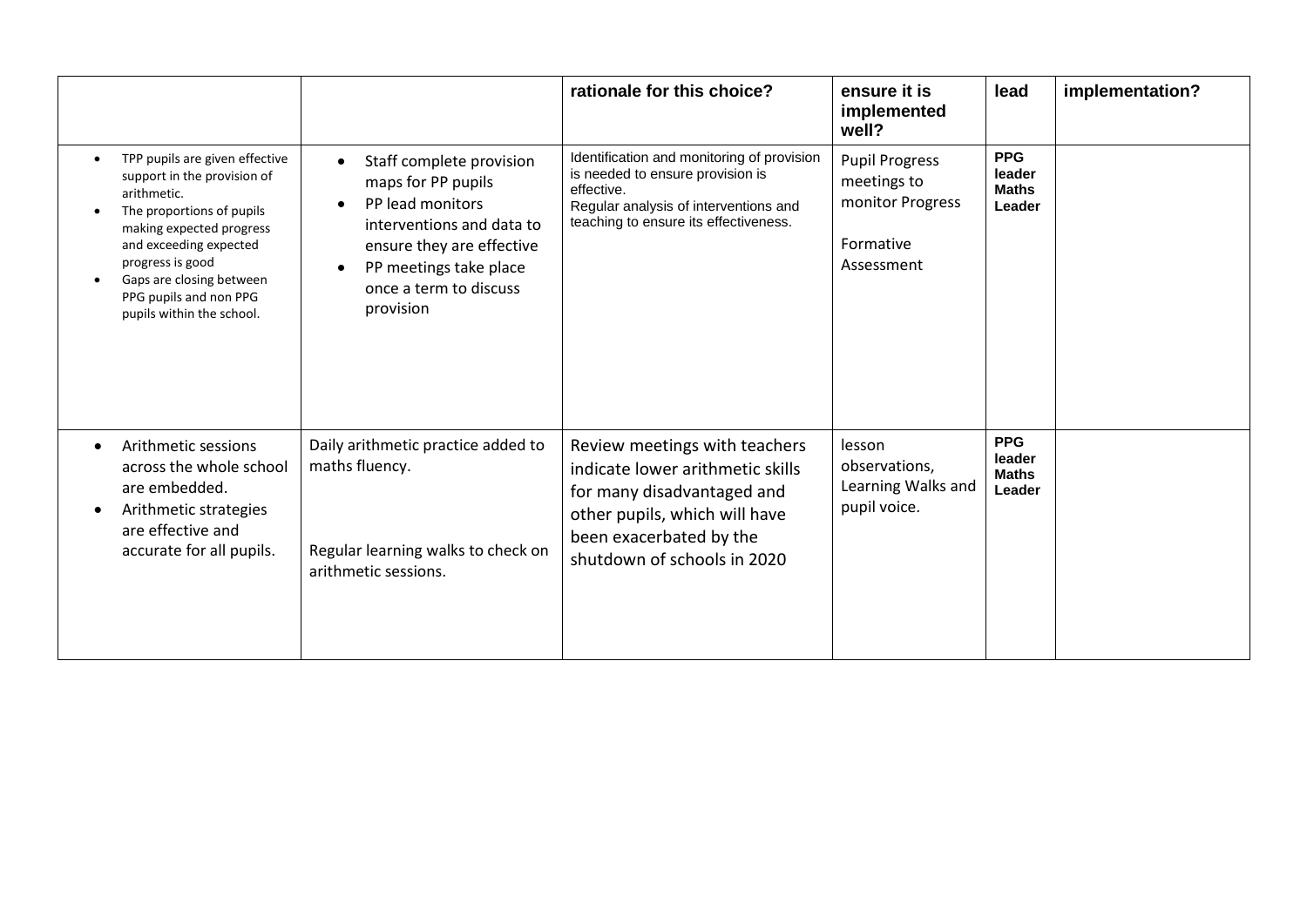| Across the school there is a<br>significant improvement in pupils'<br>access to appropriate reading and<br>comprehension materials resulting<br>in expected and accelerated<br>progress being made in all year<br>groups by PPG pupils. | Guided reading sessions in<br>all classes to include<br>challenging texts and<br>reading fluency techniques<br>Comprehension sessions<br>that focus on the types of<br>questions that pupils are<br>asked in a reading<br>assessment paper. | As a result of pupil voice and pupil<br>$\bullet$<br>reviews, it was identified that<br>disadvantaged pupils are not<br>accessing texts sufficiently<br>challenging for their age group<br>and expectations.<br>Reading is also not carried out at<br>home in comparison with their<br>peers. This affects development of<br>language and writing.<br>Pupils will have had limited access<br>to reading materials because of<br>shutdown of schools in 2020. |                               | <b>PPG</b><br>leader<br><b>Maths</b><br>Leader |                                                                                                                         |
|-----------------------------------------------------------------------------------------------------------------------------------------------------------------------------------------------------------------------------------------|---------------------------------------------------------------------------------------------------------------------------------------------------------------------------------------------------------------------------------------------|--------------------------------------------------------------------------------------------------------------------------------------------------------------------------------------------------------------------------------------------------------------------------------------------------------------------------------------------------------------------------------------------------------------------------------------------------------------|-------------------------------|------------------------------------------------|-------------------------------------------------------------------------------------------------------------------------|
| PPG pupils achieve expected and<br>accelerated progress in writing<br>through an improved understanding<br>of writing structures, closing the gap<br>between themselves and their peers                                                 | Focus groups to support<br>pupils with writing and<br>sentence structure<br>Shared and modelled writing<br>$\bullet$<br>strategies to be used.                                                                                              | Monitoring of writing has shown<br>disadvantaged pupils often find<br>sentence construction and<br>grammar difficult $-$ in part due to<br>poor language skills.                                                                                                                                                                                                                                                                                             |                               |                                                |                                                                                                                         |
|                                                                                                                                                                                                                                         |                                                                                                                                                                                                                                             |                                                                                                                                                                                                                                                                                                                                                                                                                                                              | <b>Cost Implications</b>      | Part cost of:                                  | Ta to monitor and sort<br>reading<br>Focus groups<br>Intervention/catch up<br>groups<br>TA to support Guided<br>Reading |
|                                                                                                                                                                                                                                         |                                                                                                                                                                                                                                             |                                                                                                                                                                                                                                                                                                                                                                                                                                                              | Total budgeted cost $\vert$ f |                                                |                                                                                                                         |
| iii. Other approaches                                                                                                                                                                                                                   |                                                                                                                                                                                                                                             |                                                                                                                                                                                                                                                                                                                                                                                                                                                              |                               |                                                |                                                                                                                         |
| <b>Desired outcome</b>                                                                                                                                                                                                                  | <b>Chosen action/approach</b>                                                                                                                                                                                                               | What is the evidence and                                                                                                                                                                                                                                                                                                                                                                                                                                     | How will you                  | <b>Staff</b>                                   | When will you review                                                                                                    |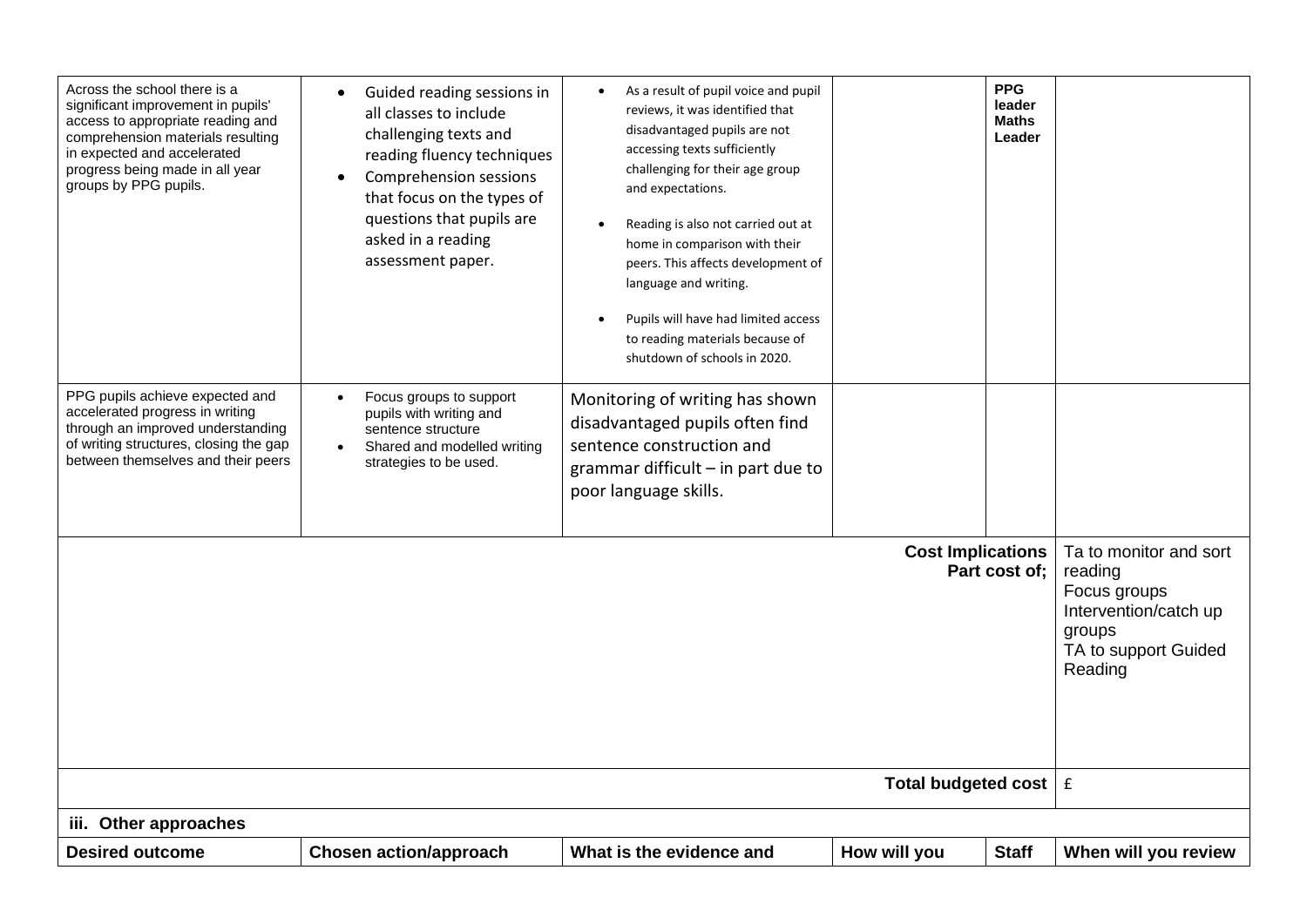|                                                                                                                                                                                                                                                                                                                                                                                                                                                                                            |                                                                                                                                                                                                                                                                                                                                                                              | rationale for this choice?                                                                                                                                                                                                                                                               | ensure it is<br>implemented<br>well?                                                                                                                                                                                                                | lead                 | implementation? |
|--------------------------------------------------------------------------------------------------------------------------------------------------------------------------------------------------------------------------------------------------------------------------------------------------------------------------------------------------------------------------------------------------------------------------------------------------------------------------------------------|------------------------------------------------------------------------------------------------------------------------------------------------------------------------------------------------------------------------------------------------------------------------------------------------------------------------------------------------------------------------------|------------------------------------------------------------------------------------------------------------------------------------------------------------------------------------------------------------------------------------------------------------------------------------------|-----------------------------------------------------------------------------------------------------------------------------------------------------------------------------------------------------------------------------------------------------|----------------------|-----------------|
| Provision is effective, and where<br>it is not it is changed and<br>improved.<br>Teachers are held to account for<br>the provision for PPG pupils.<br>All pupils entitled to pupil premium<br>will make good or better progress<br>The attainment of pupils entitled to<br>pupil premium will be in line with or<br>better than other pupils<br>Termly analysis of data will indicate<br>that the gap is closing for pupils<br>entitled to Pupil Premium<br>Tracking of Pupil Premium will | Targeted intervention; targets to be<br>measurable<br>Provision reviewed termly and adjusted<br>according to changing needs of pupils<br>Focused teaching groups taught by<br>experienced teachers and TA.<br>Observation of interventions with<br>specific focus on PP children.<br>Impact of interventions to be monitored<br>through half-termly PPMs and<br>observations | Teachers need to be fully aware of their<br>roles and responsibilities.<br>Teachers must have a working<br>knowledge of the barriers to their pupils<br>learning and implement effective<br>strategies to support them.<br>PPG grant must be spent in a way that<br>has the most impact. | Pupil Interviews<br>Lesson observations<br>to focus particularly<br>on learning and<br>progress of<br>disadvantaged pupils<br>(see monitoring<br>schedule)<br>Observations of all<br>identified<br>interventions.<br>Work scrutiny<br>Data analysis | <b>PPG</b><br>leader |                 |
| clearly identify spend and the impact<br>on outcomes for pupils                                                                                                                                                                                                                                                                                                                                                                                                                            | Discussion of pupil progress                                                                                                                                                                                                                                                                                                                                                 |                                                                                                                                                                                                                                                                                          | Progress meetings                                                                                                                                                                                                                                   |                      |                 |
| A closing gap between PPG<br>pupils and their peers in<br>attendance<br>Steps taken improve attendance for<br>those children where it is an issue.<br>There is an improvement in their<br>attendance across the 2020/21<br>academic year.<br>Families with attendance below 80%<br>in July 20 increase to above 90% in<br>July 21<br>Covid 19 is not adversely having an<br>effect on PPG attendance                                                                                       | Meetings between parents and the<br>Head.<br>Assemblies and work in class on the<br>importance of attendance<br>Parents contacted if attendance drops<br>below 95%<br>Class attendance cup<br>Rewards for good attendance<br>Work with County attendance officer<br>Work with parents to reassure them of<br>the safety measures being carried out<br>in school.             | Attendance for pupils, particularly PPG<br>pupils continues to fall below national<br>levels.<br>Attendance for a small group of families<br>is consistently poor.                                                                                                                       | Identification of pupils<br>whose attendance is<br>causing a barrier to<br>learning<br>Regular checks by<br>attendance officer of<br>PPG attendance                                                                                                 | <b>PPG</b><br>leader |                 |
| Social and emotional problems<br>are prevented from becoming a<br>significant barrier to learning<br>Families in need are either<br>supported by us or given the                                                                                                                                                                                                                                                                                                                           | Employment of a full time<br>$\bullet$<br>pastoral support worker to<br>work with vulnerable pupils<br>and their families<br>Pastoral worker to provide<br>$\bullet$                                                                                                                                                                                                         | Increasing numbers of pupils are<br>arriving at the school with the<br>need for social and emotional<br>support.                                                                                                                                                                         | PPG lead to<br>monitor learning<br>behaviour and<br>social skills through<br>pupil interviews.                                                                                                                                                      | <b>PPG</b><br>leader |                 |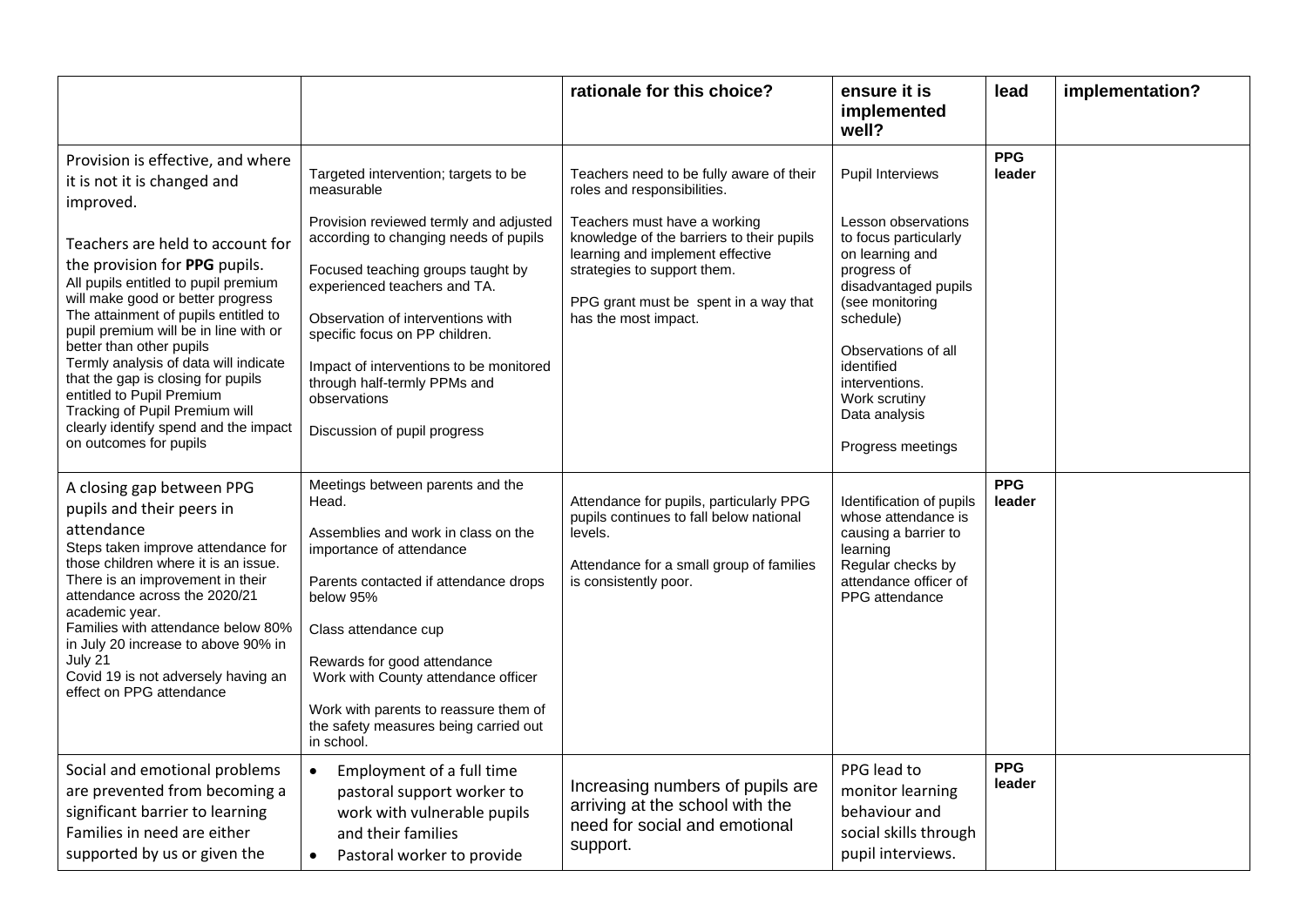| tools to find support elsewhere.<br>Pupils with specific social and<br>emotional issues are given<br>support and there is a reduced<br>barrier to their learning.<br>Children are able to reach their<br>potential - make expected progress<br>- and possibly accelerated<br>progress.<br>Families in need are either<br>supported by us or given the<br>tools to find support elsewhere.<br>Pupils with specific social and<br>emotional issues are given<br>support and there is a reduced<br>barrier to their learning.                  | services such as protective<br>behaviours<br>Counselling<br>$\bullet$<br>Draw and talk etc often as a<br>$\bullet$<br>direct result of work alongside<br><b>CSF</b><br>Provision of a lunchtime club for<br>pupils with friendship issues                                                                                                                                                                     | CSF request support with follow<br>up work.<br>Families increasingly require<br>help.<br>There is a high level of social<br>care needs amongst some<br>families where children are<br>eligible for Pupil Premium,<br>resulting in emotional needs,<br>reduced ability to support<br>children at home and little access<br>to enrichment activities. |                                              |                      |  |
|---------------------------------------------------------------------------------------------------------------------------------------------------------------------------------------------------------------------------------------------------------------------------------------------------------------------------------------------------------------------------------------------------------------------------------------------------------------------------------------------------------------------------------------------|---------------------------------------------------------------------------------------------------------------------------------------------------------------------------------------------------------------------------------------------------------------------------------------------------------------------------------------------------------------------------------------------------------------|-----------------------------------------------------------------------------------------------------------------------------------------------------------------------------------------------------------------------------------------------------------------------------------------------------------------------------------------------------|----------------------------------------------|----------------------|--|
| The cultural gap between PPG<br>pupils and other pupils is<br>addressed in order to give them<br>the best opportunities to make<br>progress in foundation subjects<br>outdoor opportunities are<br>provided for all areas of the<br>curriculum to reinforce learning<br>There are improved cultural<br>experiences for PPG children<br>Provision of a wide range of<br>activities to broaden their<br>cultural experience and<br>understanding of foundation<br>subjects e.g. history<br>Extended opportunities to help<br>working families | Extra-Curricular Opportunities.<br>$\bullet$<br>To provide a practical focus for<br>learning that will help improve<br>opportunities for<br>disadvantaged children to<br>study the real world<br>Take One Picture work with<br>$\bullet$<br><b>National Gallery</b><br>After school clubs other than<br>$\bullet$<br>those provided by sports<br>funding - discovery, choir,<br>gardening when safe to do so. | There is a high level of social care<br>needs amongst some families<br>where children are eligible for<br>Pupil Premium, resulting in<br>emotional needs, reduced ability<br>to support children at home and<br>little access to enrichment<br>activities.                                                                                          | Monitoring of<br>provision for PPG<br>pupils | <b>PPG</b><br>leader |  |
| Outdoor opportunities are                                                                                                                                                                                                                                                                                                                                                                                                                                                                                                                   | Full time forest school leader for                                                                                                                                                                                                                                                                                                                                                                            | Current practice has shown an                                                                                                                                                                                                                                                                                                                       | Monitoring of                                | <b>PPG</b><br>leader |  |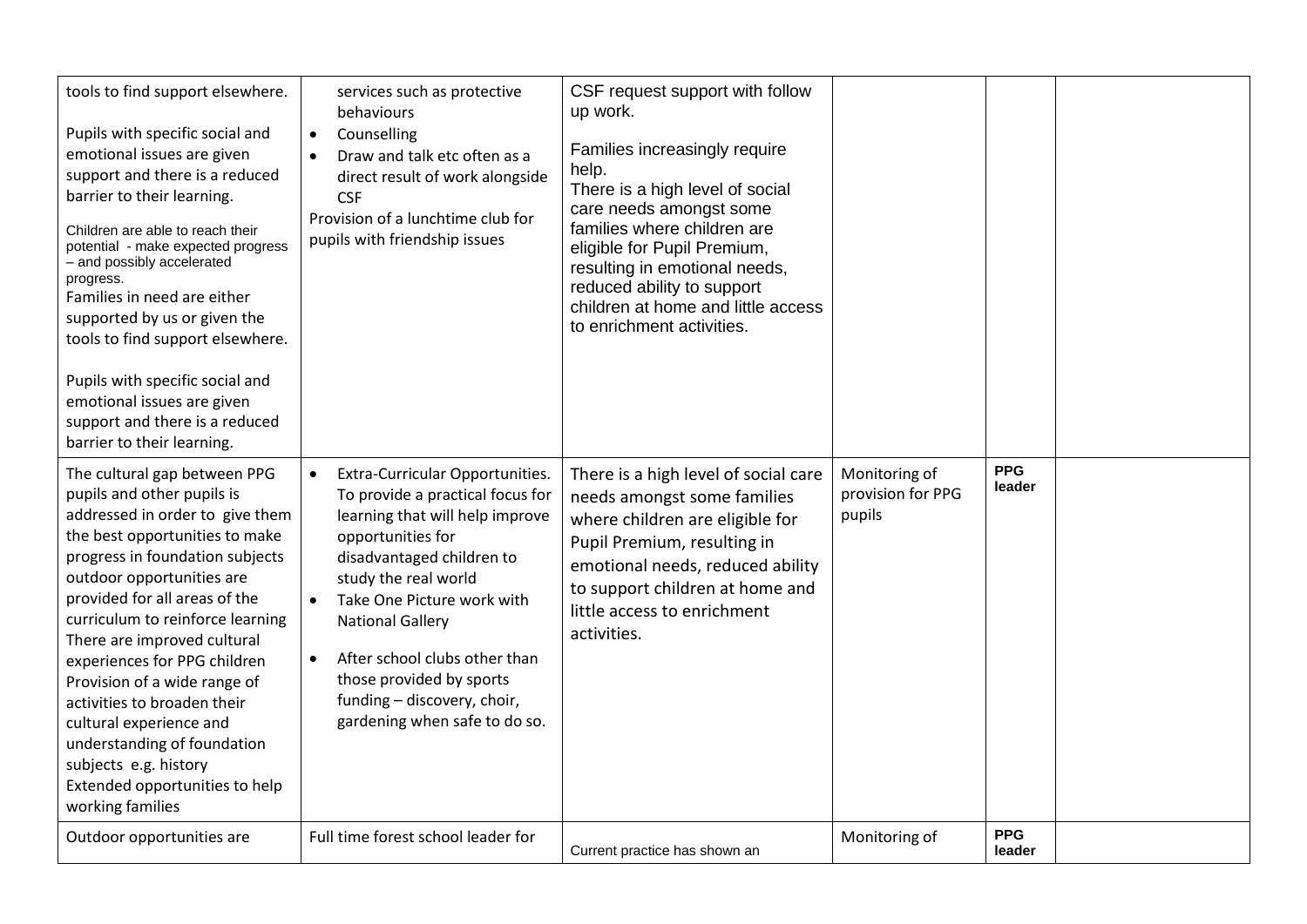| provided for all areas of the<br>curriculum to reinforce learning.<br>Improved cultural experiences<br>for PPG children.<br>Provision of a wide range of<br>activities to broaden their<br>cultural experience and<br>understanding of foundation<br>subjects e.g. history | delivery of the curriculum<br>outdoors<br>In order to provide a practical<br>focus for learning that will help<br>improve opportunities for<br>disadvantaged children to study<br>the real world.                                                                                                                                                                                                                                                                                                                             | improvement in confidence and<br>language skills through our work out of<br>the classroom.<br>Enrichment opportunities out of the<br>classroom bring learning to life and<br>pupils are better able to access the<br>curriculum.                | provision for PPG<br>pupils                                                                                                                                                                                            |             |                                                                                                                                   |
|----------------------------------------------------------------------------------------------------------------------------------------------------------------------------------------------------------------------------------------------------------------------------|-------------------------------------------------------------------------------------------------------------------------------------------------------------------------------------------------------------------------------------------------------------------------------------------------------------------------------------------------------------------------------------------------------------------------------------------------------------------------------------------------------------------------------|-------------------------------------------------------------------------------------------------------------------------------------------------------------------------------------------------------------------------------------------------|------------------------------------------------------------------------------------------------------------------------------------------------------------------------------------------------------------------------|-------------|-----------------------------------------------------------------------------------------------------------------------------------|
| Pupils who are both PP and SEND<br>are not at an adverse disadvantage<br>to their peers and are making<br>expected progress<br>Provision is appropriate and<br>focussed from a secure baseline.                                                                            | <b>Employment of specialist SEND</b><br>teacher to support INCO to work with<br>pupils in small groups and 1 to 1<br>Termly reading tests and analysis<br>(SEND)<br>Implementation of maths<br>assessments(SEND)<br>Speech and language screening tool in<br>foundation stage, and in other year<br>groups where appropriate<br>Case studies written to evidence the<br>significant progress made by SEND<br>pupils outside of the National<br>Curriculum<br>New spelling and reading resources to<br>be used with the year 6 | Pupils taking ks1 and ks2 SATs tests are<br>finding them increasingly difficult to<br>access. Steps need to be taken to<br>ensure the curriculum for these pupils is<br>challenging enough to ensure they can<br>access some of these materials | Termly SEND pupil<br>progress meetings<br><b>Specialist SEND</b><br>assessments<br>Use of IALD in early<br>years<br>Observations of the<br>provision<br>Progress reviewed by<br>PPG leader at PPG<br>progress meetings | <b>INCO</b> |                                                                                                                                   |
| <b>Cost Implications</b><br>Part cost of:                                                                                                                                                                                                                                  |                                                                                                                                                                                                                                                                                                                                                                                                                                                                                                                               |                                                                                                                                                                                                                                                 |                                                                                                                                                                                                                        |             | <b>Specialist staff</b><br><b>Attendance</b><br>officer<br><b>Pastoral Support</b><br>Worker<br><b>Specialist SEND</b><br>Teacher |
| Total budgeted cost $\mathbf{f}$ f                                                                                                                                                                                                                                         |                                                                                                                                                                                                                                                                                                                                                                                                                                                                                                                               |                                                                                                                                                                                                                                                 |                                                                                                                                                                                                                        |             |                                                                                                                                   |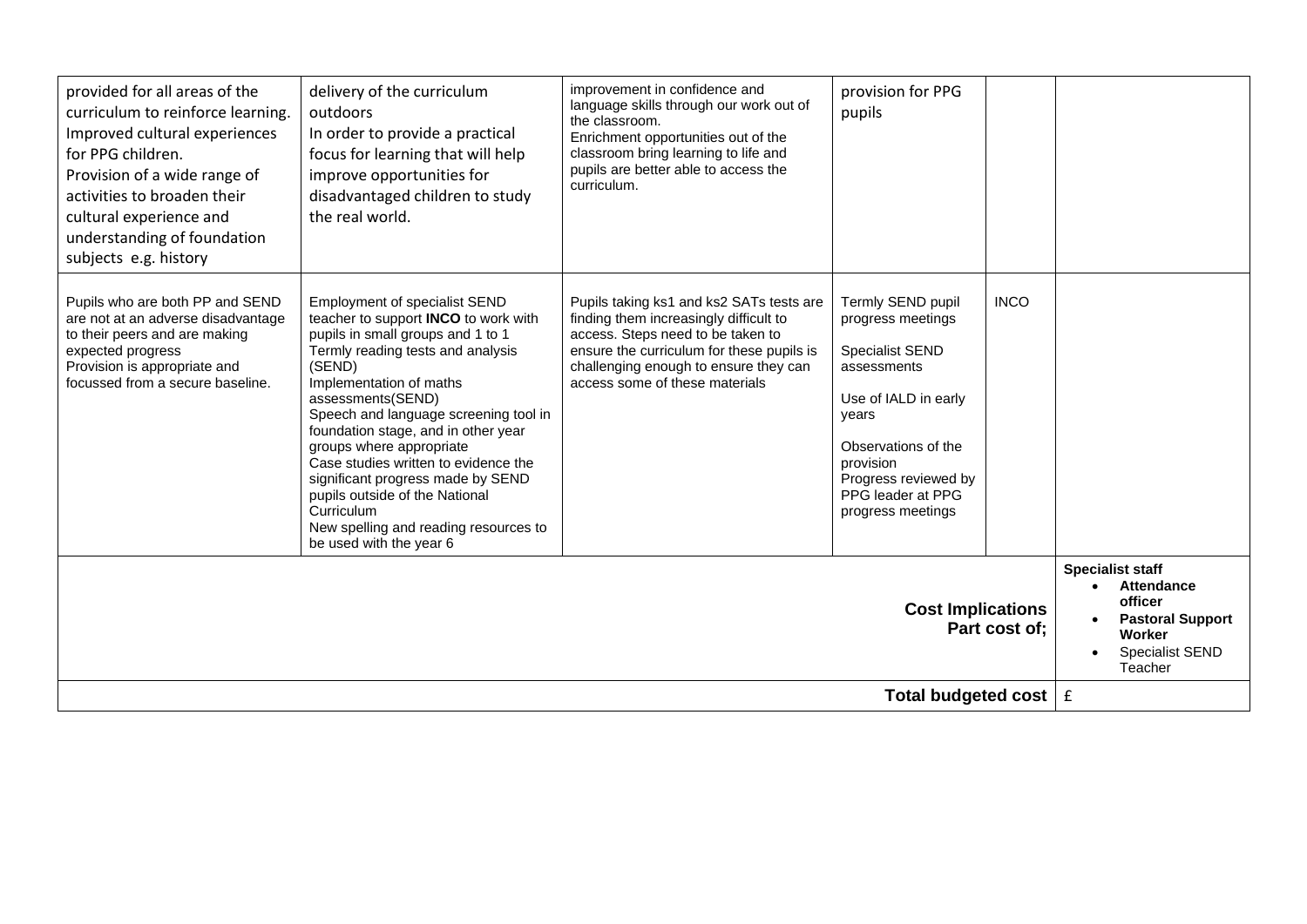| 6. Review of Expenditure for Previous Academic Year                                                                                                                                                                                                                                                                                                                                                                                                                                               |                                                                                                                                                                                                                                                                                                                                                                                                                                                                                                                                                                                            |                                                                                                                                                                                                                                                                                                                                                                                                                                                                                                                               |                                                                                                                                                                                                                              |      |
|---------------------------------------------------------------------------------------------------------------------------------------------------------------------------------------------------------------------------------------------------------------------------------------------------------------------------------------------------------------------------------------------------------------------------------------------------------------------------------------------------|--------------------------------------------------------------------------------------------------------------------------------------------------------------------------------------------------------------------------------------------------------------------------------------------------------------------------------------------------------------------------------------------------------------------------------------------------------------------------------------------------------------------------------------------------------------------------------------------|-------------------------------------------------------------------------------------------------------------------------------------------------------------------------------------------------------------------------------------------------------------------------------------------------------------------------------------------------------------------------------------------------------------------------------------------------------------------------------------------------------------------------------|------------------------------------------------------------------------------------------------------------------------------------------------------------------------------------------------------------------------------|------|
|                                                                                                                                                                                                                                                                                                                                                                                                                                                                                                   |                                                                                                                                                                                                                                                                                                                                                                                                                                                                                                                                                                                            |                                                                                                                                                                                                                                                                                                                                                                                                                                                                                                                               |                                                                                                                                                                                                                              |      |
| i. Quality of teaching for all                                                                                                                                                                                                                                                                                                                                                                                                                                                                    |                                                                                                                                                                                                                                                                                                                                                                                                                                                                                                                                                                                            |                                                                                                                                                                                                                                                                                                                                                                                                                                                                                                                               |                                                                                                                                                                                                                              |      |
| <b>Desired outcome</b>                                                                                                                                                                                                                                                                                                                                                                                                                                                                            | <b>Chosen action/approach</b>                                                                                                                                                                                                                                                                                                                                                                                                                                                                                                                                                              | Impact:                                                                                                                                                                                                                                                                                                                                                                                                                                                                                                                       | <b>Lessons learned</b><br>(and whether you will<br>continue with this<br>approach)                                                                                                                                           | Cost |
| To reduce the gap in attainment<br>between PPG pupils and their peers<br>Disadvantaged pupils make<br>progress in line with non-<br>disadvantaged pupils<br>Attainment gap in Y6<br>between disadvantaged and non-<br>disadvantaged pupils has been<br>reduced from the gap in year 5<br>To support PPG pupils with<br>specific maths skills in order to<br>accelerate progress.<br>Disadvantaged pupils make<br>expected or accelerated<br>progress. Gap closes between<br>PPG and other pupils. | Maths monitoring to be undertaken by PPG leader,<br>focussing purely on the learning of PPG pupils,<br>particularly those not making expected progress, in<br>addition to any monitoring undertaken by the maths<br>leader.<br>Maths Leaders to ensure that the<br>appropriate tables are taught well in<br>appropriate year groups<br>Year 4 teachers to prepare year 4 pupils for<br>the Maths table check<br>Head teacher to track year 1 to 4 year<br>groups by awarding stars on the star chart<br>in her room for every table learnt<br>Tables provision is monitored as part of PPG | PP pupils in UKS2 were on track to<br>achieve National standard or very close.<br>Progress was beyond expected.<br>PP reviews indicated PPG pupils making<br>good progress in maths up to school<br>closure in March.<br>Tables Testing in May 19 was good and<br>pupils were on track in 2020.<br>UKS2 pupils displayed gaps in arithmetic<br>knowledge.<br>They did not sustain all tables' knowledge<br>and apply it immediately until further<br>practice was applied.<br>Considerable arithmetic catch up was<br>needed. | Focus on reasoning and strategies<br>had led to a decrease in the amount<br>of arithmetic practice pupils have<br>been given. PP pupils in year 6 and<br>year 2 show clear gaps in their<br>arithmetic knowledge and skills. |      |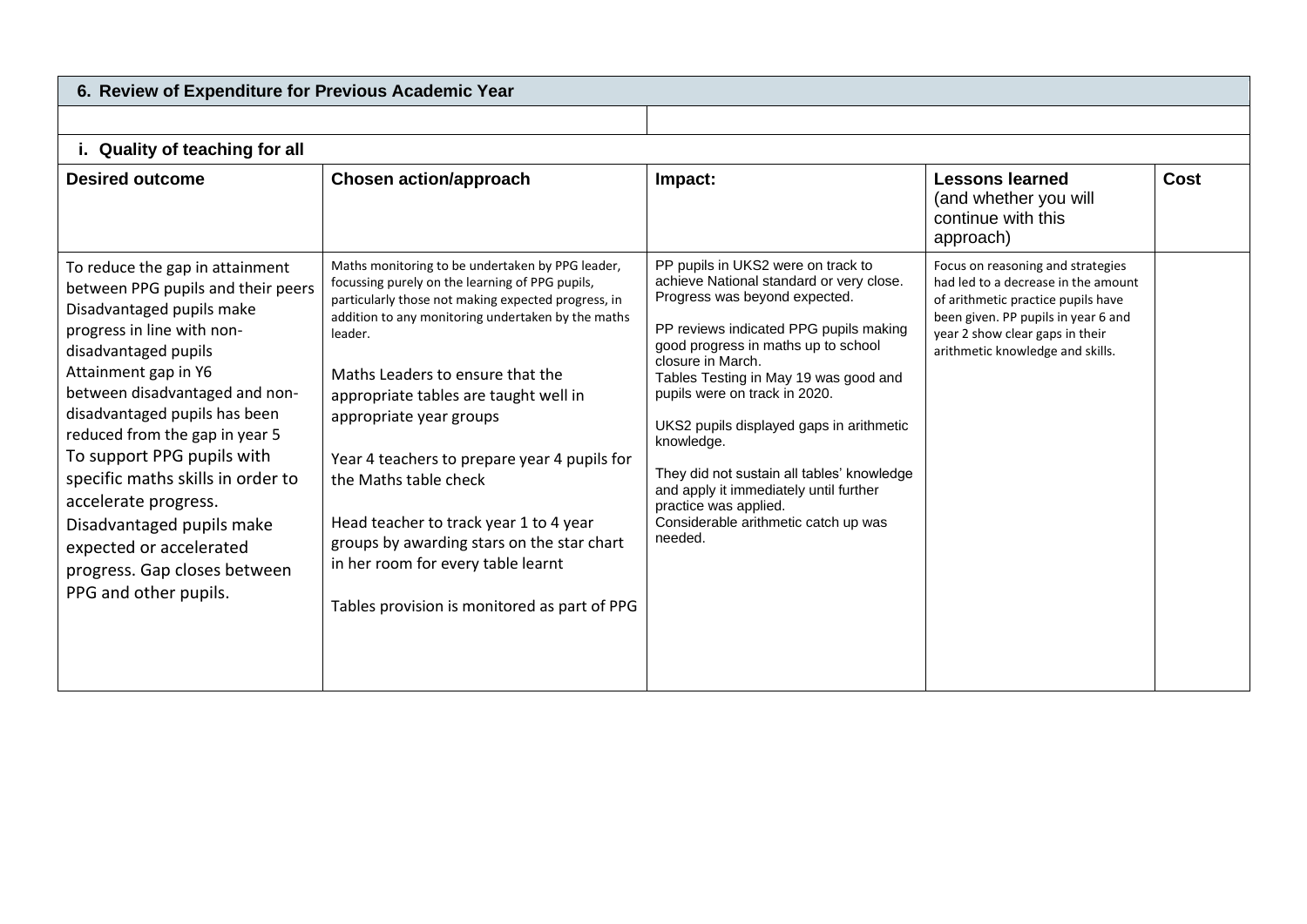| To ensure that continued<br>provision of the English<br>curriculum is consistent<br>across the school, and is<br>supporting PPG pupils<br>effectively<br>Disadvantaged pupils make<br>progress in line with non-<br>disadvantaged pupils                                | Reading and writing monitoring to be<br>undertaken by PPG leader, focussing purely<br>on the learning of PPG pupils, particularly<br>those not making expected progress, in<br>addition to any monitoring undertaken by<br>the English leader.<br>English provision which includes PPG pupils<br>is identified.<br>Achievable and smart targets are set for<br>each provision.                                                                                                                          | Writing monitoring carried out.<br>All Teacher assessments accurate.<br>Marking efficiency identified as an area for<br>development.                                                                                                                                                                                                                                                                                                                                                                                          | Work on effective assessment for<br>learning.<br>Assessment for learning to be<br>used to minimise marking<br>following return after Covid 19<br>shutdown                                                                    |         |
|-------------------------------------------------------------------------------------------------------------------------------------------------------------------------------------------------------------------------------------------------------------------------|---------------------------------------------------------------------------------------------------------------------------------------------------------------------------------------------------------------------------------------------------------------------------------------------------------------------------------------------------------------------------------------------------------------------------------------------------------------------------------------------------------|-------------------------------------------------------------------------------------------------------------------------------------------------------------------------------------------------------------------------------------------------------------------------------------------------------------------------------------------------------------------------------------------------------------------------------------------------------------------------------------------------------------------------------|------------------------------------------------------------------------------------------------------------------------------------------------------------------------------------------------------------------------------|---------|
|                                                                                                                                                                                                                                                                         |                                                                                                                                                                                                                                                                                                                                                                                                                                                                                                         |                                                                                                                                                                                                                                                                                                                                                                                                                                                                                                                               | <b>Total budgeted cost</b>                                                                                                                                                                                                   | £46,000 |
| ii. Targeted support                                                                                                                                                                                                                                                    |                                                                                                                                                                                                                                                                                                                                                                                                                                                                                                         |                                                                                                                                                                                                                                                                                                                                                                                                                                                                                                                               |                                                                                                                                                                                                                              |         |
| <b>Desired outcome</b>                                                                                                                                                                                                                                                  | <b>Chosen action/approach</b>                                                                                                                                                                                                                                                                                                                                                                                                                                                                           | Impact:                                                                                                                                                                                                                                                                                                                                                                                                                                                                                                                       | <b>Lessons learned</b><br>(and whether you will<br>continue with this<br>approach)                                                                                                                                           | Cost    |
| To ensure PP pupils are given<br>effective support in the provision<br>of maths.<br>The proportions of pupils making<br>expected progress and exceeding<br>expected progress is good<br>Gaps are closing between PPG<br>pupils and non PPG pupils within<br>the school. | 3 mental fluency sessions of 10 to 15<br>minutes per week in all classes. Staff<br>meeting on Maths fluency 2 September<br>19. Maths fluency Learning Walk with<br>Maths adviser and both Maths Leaders.<br>Staff complete provision maps for PP<br>pupils PP lead monitors interventions<br>and data to ensure they are effectivePP<br>meetings take place once a term to<br>discuss provision<br>Maths Leaders to ensure that the<br>appropriate tables are taught well in<br>appropriate year groups | PP pupils in UKS2 were on track to<br>achieve National standard or very close.<br>Progress was beyond expected.<br>PP reviews indicated PPG pupils making<br>good progress in maths up to school<br>closure in March.<br>Tables Testing in May 19 was good and<br>pupils were on track in 2020.<br>UKS2 pupils displayed gaps in arithmetic<br>knowledge.<br>They did not sustain all tables' knowledge<br>and apply it immediately until further<br>practice was applied.<br>Considerable arithmetic catch up was<br>needed. | Focus on reasoning and strategies<br>had led to a decrease in the amount<br>of arithmetic practice pupils have<br>been given. PP pupils in year 6 and<br>year 2 show clear gaps in their<br>arithmetic knowledge and skills. |         |
| <b>Total budgeted cost:</b>                                                                                                                                                                                                                                             |                                                                                                                                                                                                                                                                                                                                                                                                                                                                                                         |                                                                                                                                                                                                                                                                                                                                                                                                                                                                                                                               |                                                                                                                                                                                                                              | £36,800 |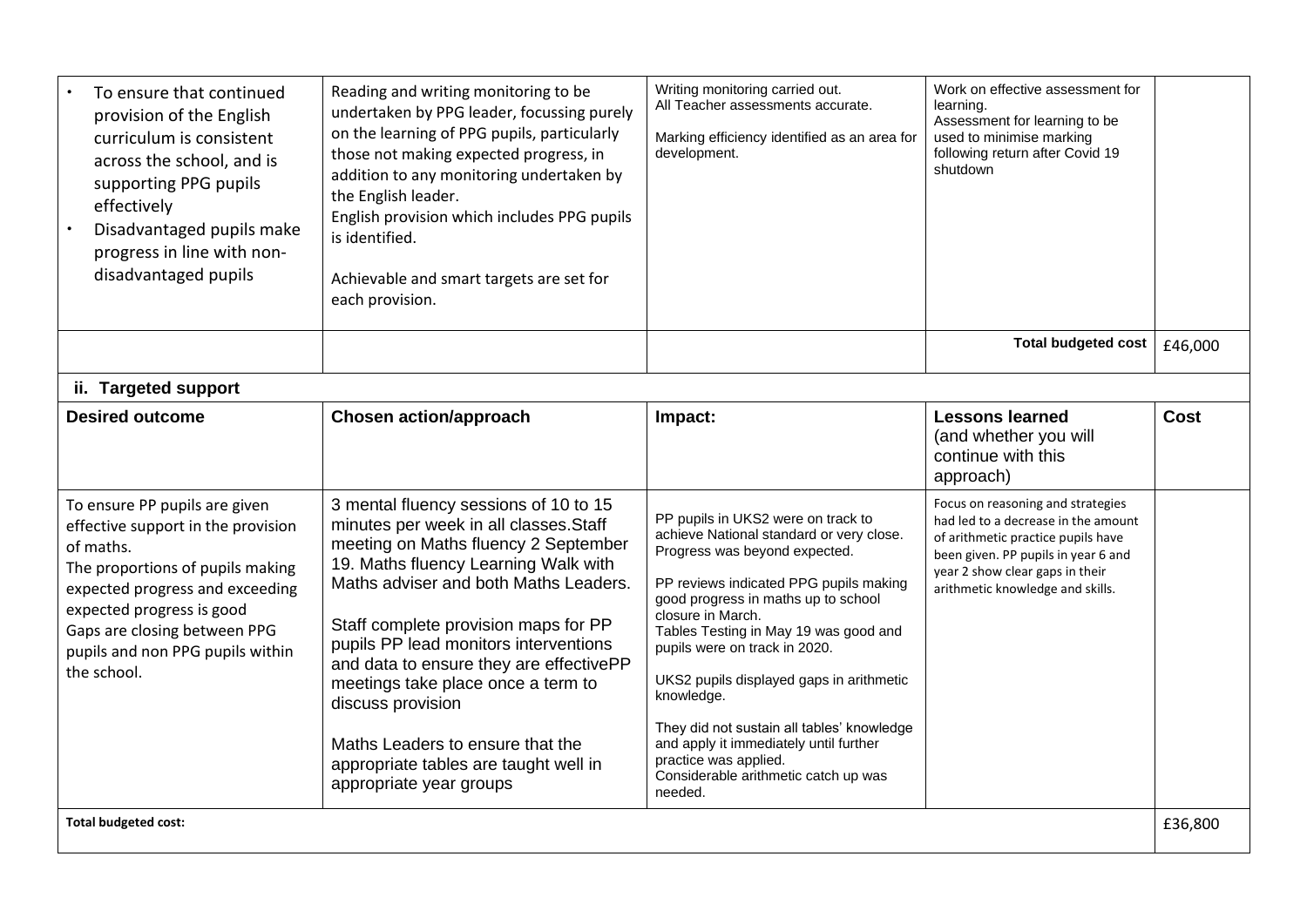| iii. Other approaches                                                                                                                                                                                                                                                                                                            |                                                                                                                                                                                                                                                                                                                                                                                                 |                                                                                                                                                                                                                                                                      |                                                                                                                                                                                                                                                            |      |  |
|----------------------------------------------------------------------------------------------------------------------------------------------------------------------------------------------------------------------------------------------------------------------------------------------------------------------------------|-------------------------------------------------------------------------------------------------------------------------------------------------------------------------------------------------------------------------------------------------------------------------------------------------------------------------------------------------------------------------------------------------|----------------------------------------------------------------------------------------------------------------------------------------------------------------------------------------------------------------------------------------------------------------------|------------------------------------------------------------------------------------------------------------------------------------------------------------------------------------------------------------------------------------------------------------|------|--|
| <b>Desired outcome</b>                                                                                                                                                                                                                                                                                                           | <b>Chosen action/approach</b>                                                                                                                                                                                                                                                                                                                                                                   | Impact:                                                                                                                                                                                                                                                              | <b>Lessons learned</b><br>(and whether you will<br>continue with this<br>approach)                                                                                                                                                                         | Cost |  |
| To ensure provision is effective,<br>and where it is not it is changed<br>and improved.<br>To hold teachers to account for the<br>provision for PPG pupils.<br>All pupils entitled to pupil premium will<br>make good or better progress<br>The attainment of pupils entitled to pupil<br>premium will be in line with or better | Targeted intervention; targets to be measurable<br>Provision reviewed termly and adjusted<br>according to changing needs of pupils<br>Focused teaching groups taught by experienced<br>teachers.<br>Observation of interventions with specific focus<br>on PP children.<br>Impact of interventions to be monitored through<br>half-termly PPMs and observations<br>Discussion of pupil progress | Short term reviews up to March show<br>pupils making progress.<br>Data insufficient to draw clear<br>conclusions.                                                                                                                                                    | Focus will now be on the quality<br>of teaching as well as looking at<br>intervention or small group work<br>in line with government and EEF<br>guidance.<br>Monitoring will include making<br>sure whole class teaching<br>approaches support PPG pupils. |      |  |
| To close the gap between PPG<br>pupils and their peers in<br>attendance<br>Steps taken improve attendance for<br>those children where it is an issue.<br>There is an improvement in their<br>attendance across the 2019/20<br>academic year.                                                                                     | Meetings between parents and the Head.<br>Assemblies and work in class on the importance<br>of attendance<br>Parents contacted if attendance drops below<br>95%<br>Class attendance cup<br>Rewards for good attendance<br>Work with County attendance officer                                                                                                                                   | Some improvements up until February,<br>however Covid 19 impacted even before<br>shutdown.                                                                                                                                                                           | Parental confidence in the<br>schools health and safety needs<br>to be maintained in order to keep<br>up good attendance.                                                                                                                                  |      |  |
| To prevent social and emotional<br>problems becoming a significant<br>barrier to learning<br>Families in need are either<br>supported by us or given the tools<br>to find support elsewhere.                                                                                                                                     | Employment of a full time pastoral<br>$\bullet$<br>support worker to work with vulnerable<br>pupils and their families<br>Pastoral worker to provide services<br>such as protective behaviours<br>Counselling<br>$\bullet$<br>Draw and talk etc often as a direct<br>$\bullet$<br>result of work alongside CSF<br>Provision of a lunchtime club for pupils with<br>friendship issues            | Communication between school and the<br>outside agencies working with these<br>children was consistent.<br>Pupils were able to attend if reluctant due<br>to support of relevant staff<br>Pupils new to the school were given<br>settling in time at lunchtime club. | To continue as having a positive<br>impact on pupils' wellbeing.                                                                                                                                                                                           |      |  |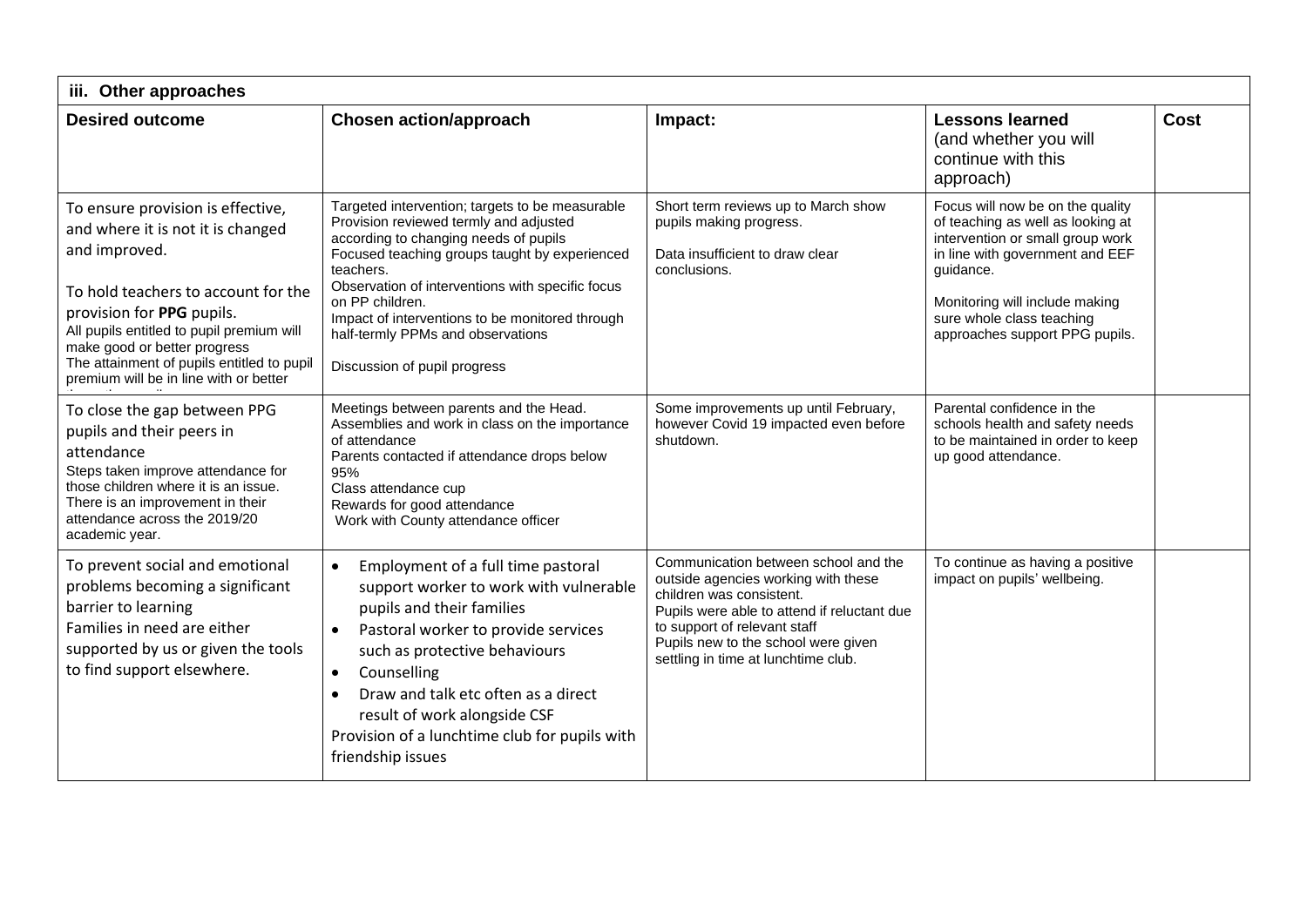|                                                                                                                                                                                                                                                                                                                                                                        | - to close the cultural gap between PPG<br>pupils and other pupils in order to give<br>them the best opportunities to make<br>progress in foundation subjects<br>To provide outdoor opportunities for all<br>areas of the curriculum to reinforce learning<br>To improve cultural experiences for PPG<br>children<br>Provision of a wide range of activities to<br>broaden their cultural experience and<br>understanding of foundation subjects e.g.<br>history<br>Extended opportunities to help working<br>families | Extra-Curricular Opportunities.<br>To provide a practical focus for<br>learning that will help improve<br>opportunities for disadvantaged<br>children to study the real world<br>Purchase of special activities such<br>as archery, visiting theatre<br>groups and science workshops<br>Herts music school singing and<br>$\bullet$<br>ukulele lessons in KS2<br>Take One Picture work with<br>$\bullet$<br><b>National Gallery</b> | To Continue within the restrictions<br>of Covid 19                                                                                                                                                                                           |  |
|------------------------------------------------------------------------------------------------------------------------------------------------------------------------------------------------------------------------------------------------------------------------------------------------------------------------------------------------------------------------|------------------------------------------------------------------------------------------------------------------------------------------------------------------------------------------------------------------------------------------------------------------------------------------------------------------------------------------------------------------------------------------------------------------------------------------------------------------------------------------------------------------------|-------------------------------------------------------------------------------------------------------------------------------------------------------------------------------------------------------------------------------------------------------------------------------------------------------------------------------------------------------------------------------------------------------------------------------------|----------------------------------------------------------------------------------------------------------------------------------------------------------------------------------------------------------------------------------------------|--|
| To provide outdoor opportunities<br>for all areas of the curriculum to<br>reinforce learning<br>To improve cultural experiences for<br><b>PPG</b> children<br>Provision of a wide range of<br>activities to broaden their cultural<br>experience and understanding of<br>foundation subjects e.g. history<br><b>Extended opportunities to help</b><br>working families | Full time forest school leader for delivery of<br>the curriculum outdoors<br>Outdoor learning opportunities to be highlighted<br>in curriculum<br>Extra-Curricular Opportunities. To provide a<br>practical focus for learning that will help<br>improve opportunities for disadvantaged<br>children to study the real world<br>planning.<br>Purchase of special activities such as<br>archery, visiting theatre groups and science<br>workshops<br>Herts music school singing/Ukelele                                 | Forest school continues to provide a<br>rich environment that reinforces the<br>work done by the pupils in class.<br><b>Teachers regularly comment on how</b><br>many pupils, who do not speak out in<br>class, become lively and vocal in forest<br>school.                                                                                                                                                                        | This has provided a valuable<br>opportunity to close the "cultural<br>Capital gap.<br>Pupils benefit from the opportunity<br>to work in a completely different<br>environment.<br>Enrichment opportunities continue<br>to support PPG pupils |  |